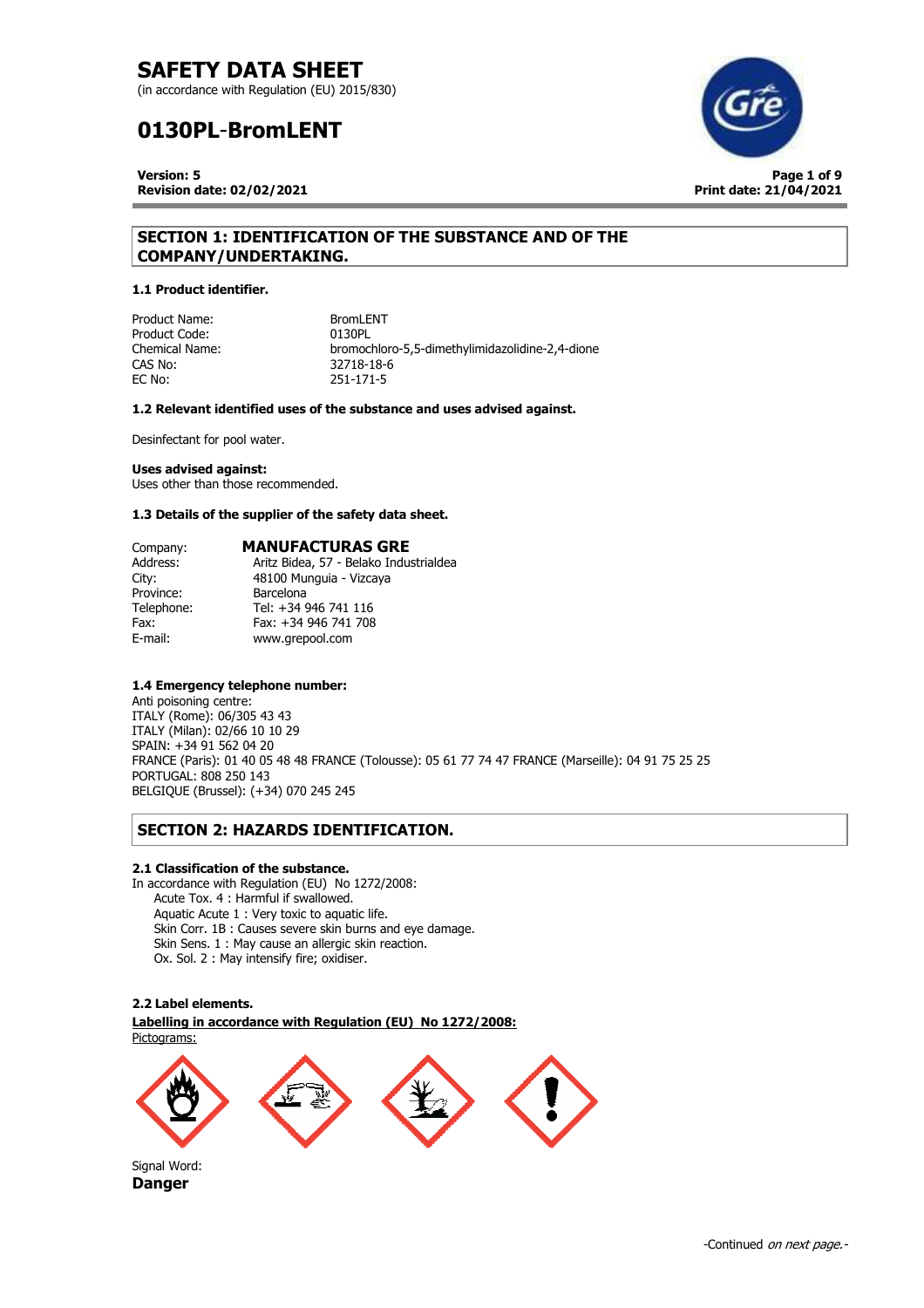(in accordance with Regulation (EU) 2015/830)

# **0130PL**-**BromLENT**

**Version: 5 Revision date: 02/02/2021** **Page 2 of 9**

**Print date: 21/04/2021**

| H statements:<br>H <sub>272</sub><br>H302<br>H314<br>H317 | May intensify fire; oxidiser.<br>Harmful if swallowed.<br>Causes severe skin burns and eye damage.<br>May cause an allergic skin reaction. |
|-----------------------------------------------------------|--------------------------------------------------------------------------------------------------------------------------------------------|
| H400                                                      | Very toxic to aquatic life.                                                                                                                |
| P statements:                                             |                                                                                                                                            |
| P <sub>102</sub>                                          | Keep out of reach of children.                                                                                                             |
| P405                                                      | Store locked up.                                                                                                                           |
| P <sub>210</sub>                                          | Keep away from heat, hot surfaces, sparks, open flames and other ignition sources. No smoking.                                             |
| P <sub>270</sub>                                          | Do not eat, drink or smoke when using this product.                                                                                        |
| P261                                                      | Avoid breathing dust.                                                                                                                      |
| P <sub>280</sub>                                          | Wear protective gloves/protective clothing/eye protection.                                                                                 |
| P <sub>264</sub>                                          | Wash hands thoroughly after handling.                                                                                                      |
| P363                                                      | Wash contaminated clothing before reuse.                                                                                                   |
| P370+P378                                                 | In case of fire: Use appropriate extinguishing products.                                                                                   |
| P <sub>273</sub>                                          | Avoid release to the environment.                                                                                                          |
| P391                                                      | Collect spillage.                                                                                                                          |
| P501                                                      | Dispose of contents/container in accordance with applicable regulations.                                                                   |

#### EUH statements:

| ,,,,,,,,,,,,,,,,,,,, |                                                                                           |
|----------------------|-------------------------------------------------------------------------------------------|
| EUH031               | Contact with acids liberates toxic gas.                                                   |
| <b>EUH206</b>        | Warning! Do not use together with other products. May release dangerous gases (chlorine). |

Contains:

bromochloro-5,5-dimethylimidazolidine-2,4-dione

### **2.3 Other hazards.**

In normal use conditions and in its original form, the product itself does not involve any other risk for health and the environment.

# **SECTION 3: COMPOSITION/INFORMATION ON INGREDIENTS.**

# **3.1 Substances.**

CAS No: 32718-18-6<br>EC No: 251-171-5

Chemical Name: bromochloro-5,5-dimethylimidazolidine-2,4-dione EC No: 251-171-5

# **3.2 Mixtures.**

Not Applicable.

# **SECTION 4: FIRST AID MEASURES.**

## **4.1 Description of first aid measures.**

In case of doubt or when symptoms of feeling unwell persist, get medical attention. Never administer anything orally to persons who are unconscious.

### **Inhalation.**

Take the victim into open air; keep them warm and calm. If breathing is irregular or stops, perform artificial respiration.

#### **Eye contact.**

Wash eyes with plenty of clean and cool water for at least 10 minutes while pulling eyelids up, and seek medical assistance. Dont let the person to rub the affected eye.

### **Skin contact.**

Remove contaminated clothing. Wash skin vigorously with water and soap or a suitable skin cleaner. NEVER use solvents or thinners. The use of personal protective equipment is recommended for people providing first aid (see section 8).

### **Ingestion.**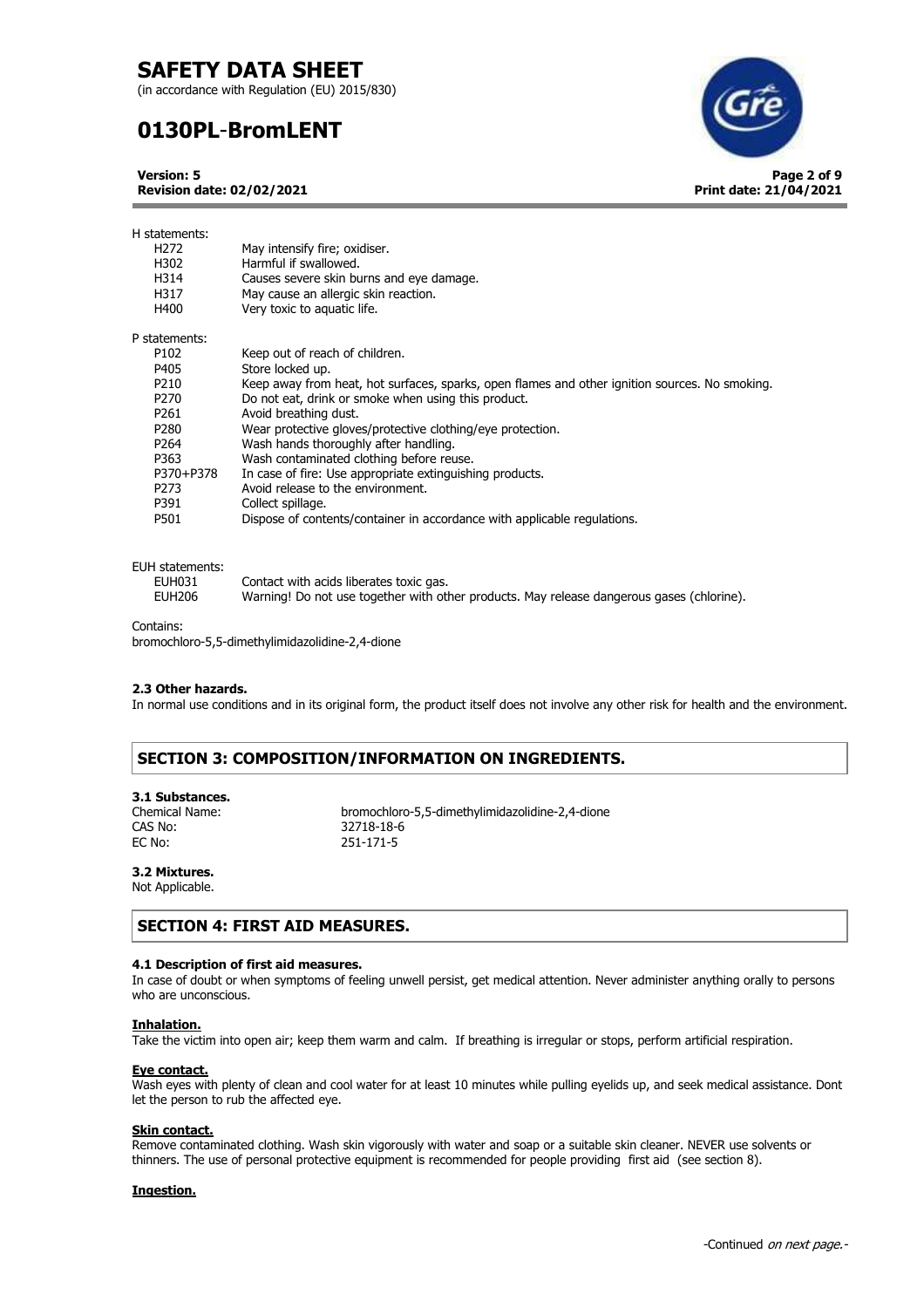(in accordance with Regulation (EU) 2015/830)

# **0130PL**-**BromLENT**



**Version: 5** 

### **Revision date: 02/02/2021**

If accidentally ingested, seek immediate medical attention. Keep calm. NEVER induce vomiting.

#### **4.2 Most important symptoms and effects, both acute and delayed.**

Corrosive Product, contact with eyes or skin can cause burns; ingestion or inhalation can cause internal damage, if this occurs immediate medical assistance is required.

Harmful Product, prolonged exposure due to inhalation may cause anaesthetic effects and the need for immediate medical assistance.

It may cause an allergic reaction, dermatitis, redness or inflammation of the skin.

#### **4.3 Indication of any immediate medical attention and special treatment needed.**

In case of doubt or when symptoms of feeling unwell persist, get medical attention. Never administer anything orally to persons who are unconscious. Do not induce vomiting. If the person vomits, clear the respiratory tract.

# **SECTION 5: FIREFIGHTING MEASURES.**

#### **5.1 Extinguishing media.**

**Suitable extinguishing media:** 

Extinguisher powder or CO2. In case of more serious fires, also alcohol-resistant foam and water spray.

#### **Unsuitable extinguishing media:**

Do not use a direct stream of water to extinguish. In the presence of electrical voltage, you cannot use water or foam as extinguishing media.

#### **5.2 Special hazards arising from the substance.**

#### **Special risks.**

Fire can cause thick, black smoke. As a result of thermal decomposition, dangerous products can form: carbon monoxide, carbon dioxide. Exposure to combustion or decomposition products can be harmful to your health.

#### **5.3 Advice for firefighters.**

Use water to cool tanks, cisterns, or containers close to the heat source or fire. Take wind direction into account. Prevent the products used to fight the fire from going into drains, sewers, or waterways. Product residues and extinguishing media may contaminate the aquatic environment.

#### **Fire protection equipment.**

According to the size of the fire, it may be necessary to use protective suits against the heat, individual breathing equipment, gloves, protective goggles or facemasks, and boots.

# **SECTION 6: ACCIDENTAL RELEASE MEASURES.**

#### **6.1 Personal precautions, protective equipment and emergency procedures.**

For exposure control and individual protection measures, see section 8.

#### **6.2 Environmental precautions.**

Product dangerous for the environment, in case of large spills or if the product contaminates lakes, rivers, or sewers, inform the responsible authorities according to local legislation.Prevent the contamination of drains, surface or subterranean waters, and the ground.

#### **6.3 Methods and material for containment and cleaning up.**

The contaminated area should be immediately cleaned with an appropriate de-contaminator. Pour the decontaminator on the remains in an opened container and let it act various days until no further reaction is produced.

### **6.4 Reference to other sections.**

For exposure control and individual protection measures, see section 8.

For later elimination of waste, follow the recommendations under section 13.

# **SECTION 7: HANDLING AND STORAGE.**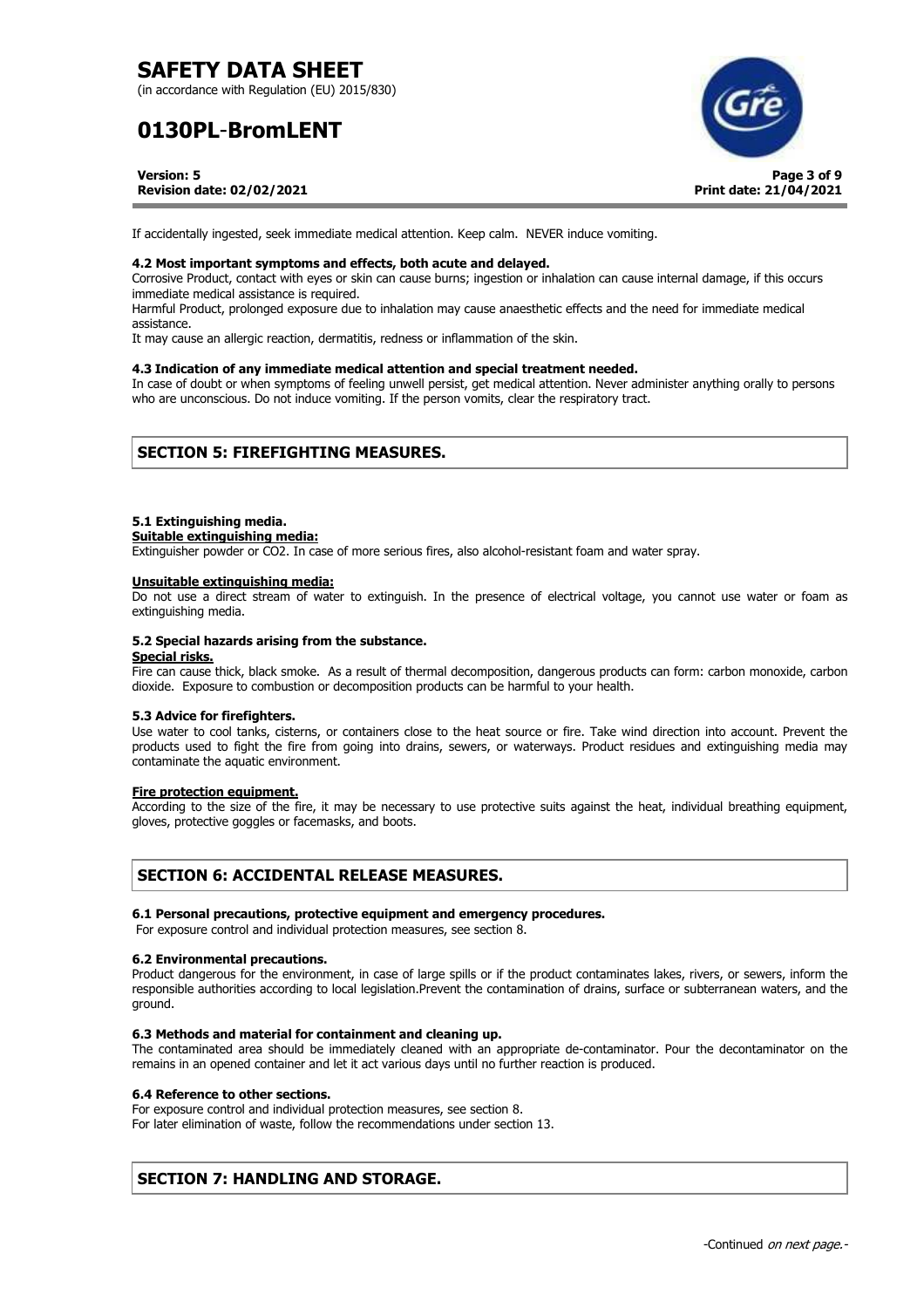(in accordance with Regulation (EU) 2015/830)

# **0130PL**-**BromLENT**



**Version: 5 Revision date: 02/02/2021**

## **7.1 Precautions for safe handling.**

For personal protection, see section 8. Never use pressure to empty the containers. They are not pressure-resistant containers. In the application area, smoking, eating, and drinking must be prohibited. Follow legislation on occupational health and safety. Keep the product in containers made of a material identical to the original.

## **7.2 Conditions for safe storage, including any incompatibilities.**

Store according to local legislation. Observe indications on the label. Store the containers at room temperature, in a dry and well-ventilated place, far from sources of heat and direct solar light. Keep far away from ignition points. Keep away from oxidising agents and from highly acidic or alkaline materials. Do not smoke. Prevent the entry of non-authorised persons. Once the containers are open, they must be carefully closed and placed vertically to prevent spills.

Classification and threshold amount of storage in accordance with Annex I to Directive 2012/18/EU (SEVESO III):

|                |                                                                                                  | <b>Qualifying quantity (tonnes) for</b><br>the application of |                                   |
|----------------|--------------------------------------------------------------------------------------------------|---------------------------------------------------------------|-----------------------------------|
| Code           | <b>Description</b>                                                                               | <b>Lower-tier</b><br>requirements                             | <b>Upper-tier</b><br>requirements |
| P8             | OXIDISING LIQUIDS AND SOLIDS                                                                     | 50                                                            | 200                               |
| E <sub>1</sub> | ENVIRONMENTAL HAZARDS - Hazardous to the Aquatic Environment in<br>Category Acute 1 or Chronic 1 | 100                                                           | 200                               |

## **7.3 Specific end use(s).**

None in particular.

# **SECTION 8: EXPOSURE CONTROLS/PERSONAL PROTECTION.**

## **8.1 Control parameters.**

The product does NOT contain substances with Professional Exposure Environmental Limit Values.The product does NOT contain substances with Biological Limit Values.

# **8.2 Exposure controls.**

## **Measures of a technical nature:**

Provide adequate ventilation, which can be achieved by using good local exhaust-ventilation and a good general exhaust system.

| <b>Concentration:</b>        | 100 %                                                                                                                                                                                                                                                                                                           |                              |      |                                                                                                          |
|------------------------------|-----------------------------------------------------------------------------------------------------------------------------------------------------------------------------------------------------------------------------------------------------------------------------------------------------------------|------------------------------|------|----------------------------------------------------------------------------------------------------------|
| Uses:                        | <b>Desinfectant for pool water.</b>                                                                                                                                                                                                                                                                             |                              |      |                                                                                                          |
| <b>Breathing protection:</b> |                                                                                                                                                                                                                                                                                                                 |                              |      |                                                                                                          |
| PPE:                         | Filter mask for protection against gases and particles.                                                                                                                                                                                                                                                         |                              |      |                                                                                                          |
| Characteristics:             | «CE» marking, category III. The mask must have a wide field of vision and an<br>anatomically designed form in order to be sealed and watertight.                                                                                                                                                                |                              |      |                                                                                                          |
| CEN standards:               |                                                                                                                                                                                                                                                                                                                 | EN 136, EN 140, EN 405       |      |                                                                                                          |
| Maintenance:                 | Should not be stored in places exposed to high temperatures and damp environments before use. Special<br>attention should be paid to the state of the inhalation and exhalation valves in the face adaptor.                                                                                                     |                              |      |                                                                                                          |
| Observations:                | Read carefully the manufacturer's instructions regarding the equipment's use and maintenance. Attach<br>the necessary filters to the equipment according to the specific nature of the risk (Particles and aerosols:<br>P1-P2-P3, Gases and vapours: A-B-E-K-AX), changing them as advised by the manufacturer. |                              |      |                                                                                                          |
| Filter Type needed:          | A2                                                                                                                                                                                                                                                                                                              |                              |      |                                                                                                          |
| <b>Hand protection:</b>      |                                                                                                                                                                                                                                                                                                                 |                              |      |                                                                                                          |
| PPE:<br>Characteristics:     | Protective gloves against chemicals.<br>«CE» marking, category III.                                                                                                                                                                                                                                             |                              |      |                                                                                                          |
| CEN standards:               | EN 374-1, En 374-2, EN 374-3, EN 420                                                                                                                                                                                                                                                                            |                              |      |                                                                                                          |
| Maintenance:                 | Keep in a dry place, away from any sources of heat, and avoid exposure to sunlight as much as possible.<br>Do not make any changes to the gloves that may alter their resistance, or apply paints, solvents or<br>adhesives.                                                                                    |                              |      |                                                                                                          |
| Observations:                | Always use with clean, dry hands.                                                                                                                                                                                                                                                                               |                              |      | Gloves should be of the appropriate size and fit the user's hand well, not being too loose or too tight. |
| Material:                    | Neoprene                                                                                                                                                                                                                                                                                                        | Breakthrough time<br>(min.): | >480 | <b>Material thickness</b><br>(mm):                                                                       |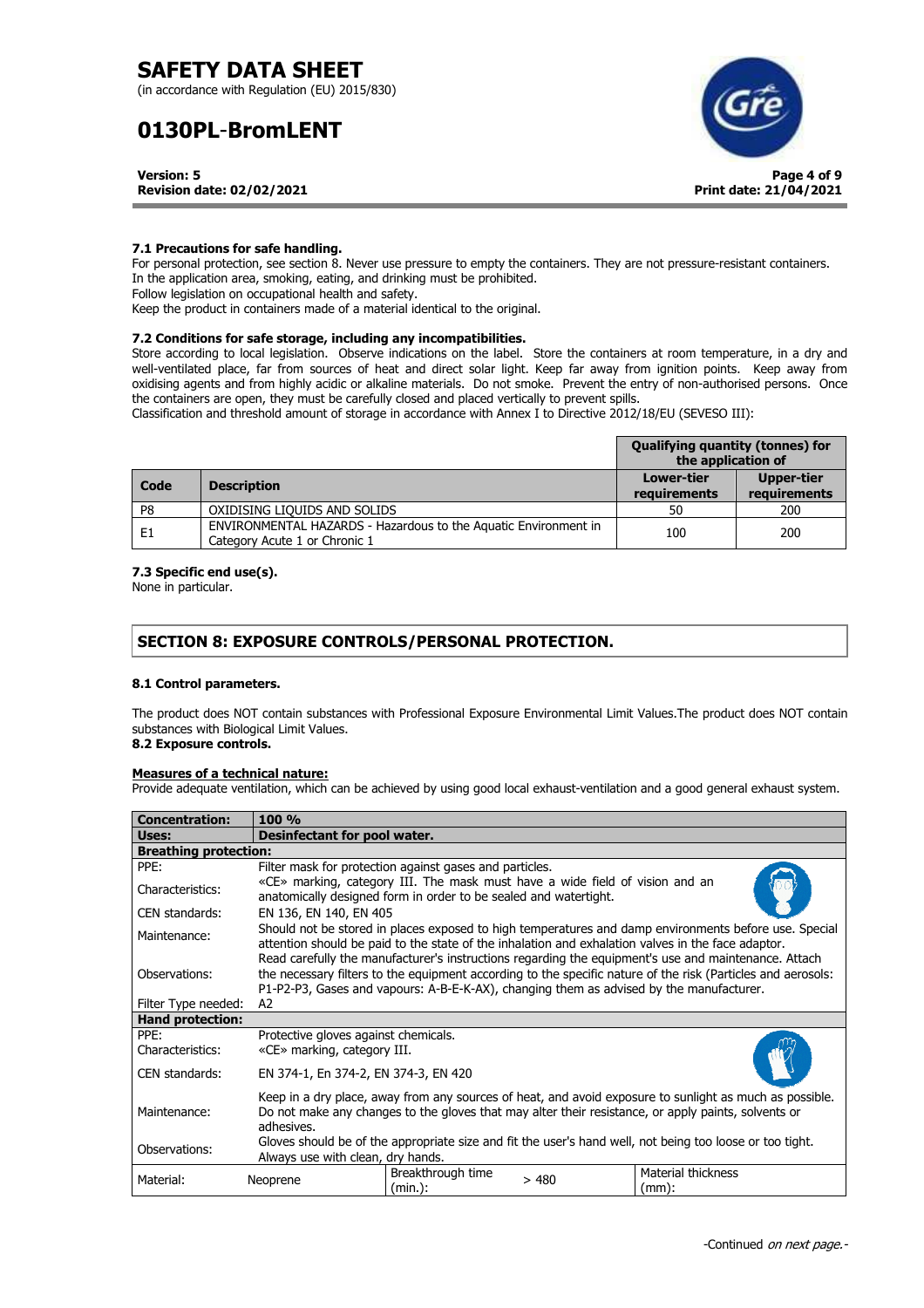(in accordance with Regulation (EU) 2015/830)

# **0130PL**-**BromLENT**



**Version: 5** 

**Revision date: 02/02/2021**

| Eye protection:          |                                                                                                                                                                                                                                                                    |
|--------------------------|--------------------------------------------------------------------------------------------------------------------------------------------------------------------------------------------------------------------------------------------------------------------|
| PPE:<br>Characteristics: | Protective goggles against particle impacts.<br>«CE» marking, category II. Eye protector against dust and smoke.                                                                                                                                                   |
| CEN standards:           | EN 165, EN 166, EN 167, EN 168                                                                                                                                                                                                                                     |
| Maintenance:             | Visibility through lenses should be ideal. Therefore, these parts should be cleaned daily. Protectors should<br>be disinfected periodically following the manufacturer's instructions.                                                                             |
| Observations:            | Some signs of wear and tear include: yellow colouring of the lenses, superficial scratching of the lenses,<br>scraping etc.                                                                                                                                        |
| <b>Skin protection:</b>  |                                                                                                                                                                                                                                                                    |
| PPE:                     | Protective clothing.                                                                                                                                                                                                                                               |
| Characteristics:         | «CE» marking, category II. Protective clothing should not be too tight or loose in<br>order not to obstruct the user's movements.                                                                                                                                  |
| CEN standards:           | EN 340                                                                                                                                                                                                                                                             |
| Maintenance:             | In order to guarantee uniform protection, follow the washing and maintenance instructions provided by<br>the manufacturer.                                                                                                                                         |
| Observations:            | The protective clothing should offer a level of comfort in line with the level of protection provided in<br>terms of the hazard against which it protects, bearing in mind environmental conditions, the user's level<br>of activity and the expected time of use. |
| PPE:                     | Work footwear.                                                                                                                                                                                                                                                     |
| Characteristics:         | «CE» marking, category II.                                                                                                                                                                                                                                         |
| CEN standards:           | EN ISO 13287, EN 20347                                                                                                                                                                                                                                             |
| Maintenance:             | This product adapts to the first user's foot shape. That is why, as well as for hygienic reasons, it should<br>not be used by other people.                                                                                                                        |
| Observations:            | Work footwear for professional use includes protection elements aimed at protecting users against any<br>injury resulting from an accident                                                                                                                         |

# **SECTION 9: PHYSICAL AND CHEMICAL PROPERTIES.**

## **9.1 Information on basic physical and chemical properties.**

Appearance:Tablets Colour: White Odour:Slightly halogen odour Odour threshold:N.A./N.A. pH:3- 5 (1%) Melting point:156 - 163 ºC Boiling Point: >100 ºC Flash point: >60 ºC Evaporation rate: N.A./N.A. Inflammability (solid, gas): N.A./N.A. Lower Explosive Limit: N.A./N.A. Upper Explosive Limit: N.A./N.A. Vapour pressure: N.A./N.A. Vapour density:N.A./N.A. Relative density:1.8 - 2.0 g/cm<sup>3</sup> Solubility:0.15g / 100 cm3 Liposolubility: N.A./N.A. Hydrosolubility: N.A./N.A. Partition coefficient (n-octanol/water): N.A./N.A. Auto-ignition temperature: N.A./N.A. Decomposition temperature: N.A./N.A. Viscosity: N.A./N.A. Explosive properties: N.A./N.A. Oxidizing properties: Si

N.A./N.A.= Not Available/Not Applicable due to the nature of the product

## **9.2 Other information.**

Pour point: N.A./N.A. Blink: N.A./N.A. Kinematic viscosity: N.A./N.A. N.A./N.A.= Not Available/Not Applicable due to the nature of the product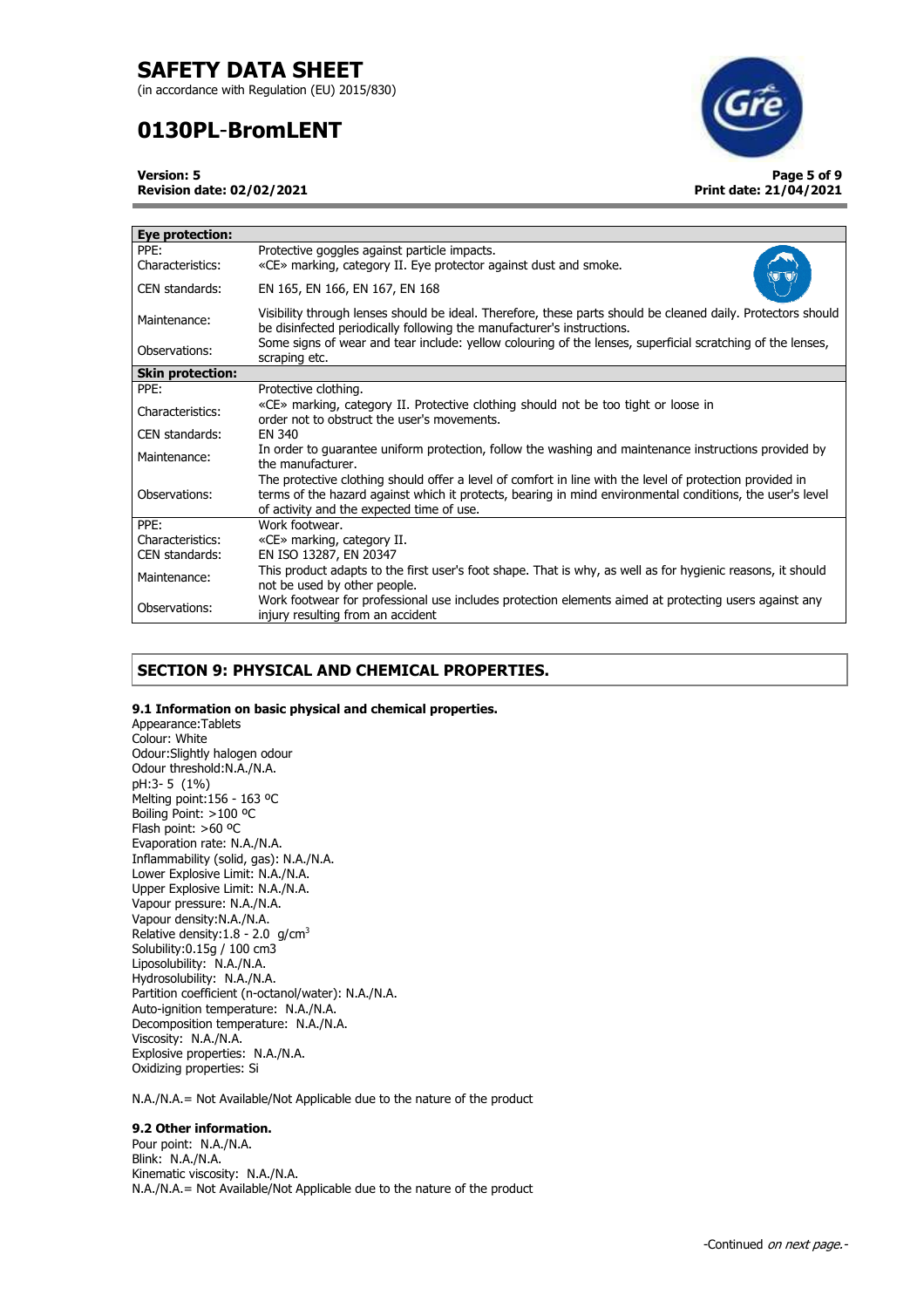(in accordance with Regulation (EU) 2015/830)

# **0130PL**-**BromLENT**

**Version: 5** 

**Revision date: 02/02/2021**



# **SECTION 10: STABILITY AND REACTIVITY.**

### **10.1 Reactivity.**

Contact with acids liberates toxic gas. If the storage conditions are satisfied, does not produce dangerous reactions.

### **10.2 Chemical stability.**

Unstable in contact with:

- Bases.

### **10.3 Possibility of hazardous reactions.**

Warning! Do not use together with other products. May release dangerous gases (chlorine). May intensify fire; oxidiser. Neutralization can occur on contact with bases. **10.4 Conditions to avoid.** 

Avoid the following conditions: - Contact with incompatible materials.

- 
- Avoid contact with bases.

## **10.5 Incompatible materials.**

- Avoid the following materials:
- Bases.
- Flammable materials.
- Explosives materials.
- Toxic materials.
- Corrosive materials.

### **10.6 Hazardous decomposition products.**

Depending on conditions of use, can be generated the following products:

- Oxygen.
- Corrosive vapors or gases.
- Oxidizing gases or vapors.

# **SECTION 11: TOXICOLOGICAL INFORMATION.**

### **11.1 Information on toxicological effects.**

Repeated or prolonged contact with the product can cause the elimination of oil from the skin, giving rise to non-allergic contact dermatitis and absorption of the product through the skin.

#### **Toxicological information.**

| <b>Name</b>                                                                                                                                                                                                                                                                      | <b>Acute toxicity</b> |             |             |               |
|----------------------------------------------------------------------------------------------------------------------------------------------------------------------------------------------------------------------------------------------------------------------------------|-----------------------|-------------|-------------|---------------|
|                                                                                                                                                                                                                                                                                  | <b>Type</b>           | <b>Test</b> | <b>Kind</b> | <b>Value</b>  |
|                                                                                                                                                                                                                                                                                  |                       | LD50        | Rat         | 485 mg/kg [1] |
|                                                                                                                                                                                                                                                                                  | Oral                  |             |             |               |
| bromochloro-5,5-dimethylimidazolidine-2,4-dione                                                                                                                                                                                                                                  |                       | [1] FIFRA   |             |               |
|                                                                                                                                                                                                                                                                                  | Dermal                | LD50        | Rat         | > 2000 mg/kg  |
|                                                                                                                                                                                                                                                                                  |                       |             |             |               |
|                                                                                                                                                                                                                                                                                  | Inhalation            |             |             |               |
| EC No: 251-171-5<br>CAS No: 32718-18-6<br>$\mathcal{N}$ and $\mathcal{N}$ are the set of the set of the set of the set of the set of the set of the set of the set of the set of the set of the set of the set of the set of the set of the set of the set of the set of the set |                       |             |             |               |

a) acute toxicity; Product classified:

Acute toxicity (Oral), Category 4: Harmful if swallowed.

## b) skin corrosion/irritation;

Product classified:

Skin Corrosive, Category 1B: Causes severe skin burns and eye damage.

c) serious eye damage/irritation;

Based on available data, the classification criteria are not met.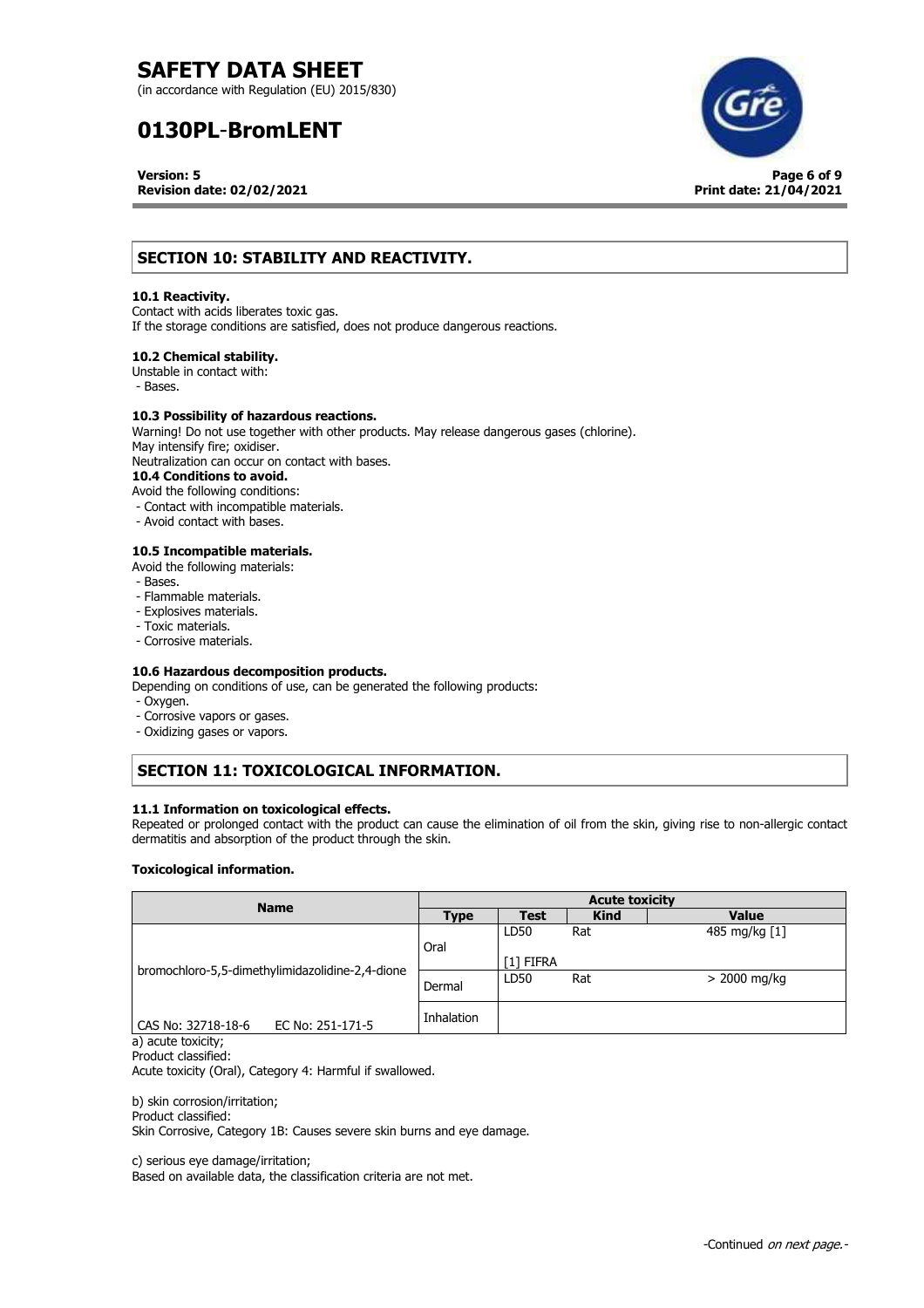(in accordance with Regulation (EU) 2015/830)

# **0130PL**-**BromLENT**

**Version: 5 Revision date: 02/02/2021**



d) respiratory or skin sensitisation; Product classified: Skin sensitiser, Category 1: May cause an allergic skin reaction.

e) germ cell mutagenicity; Not conclusive data for classification.

f) carcinogenicity; Not conclusive data for classification.

g) reproductive toxicity; Not conclusive data for classification.

h) STOT-single exposure; Not conclusive data for classification.

i) STOT-repeated exposure; Not conclusive data for classification.

j) aspiration hazard; Not conclusive data for classification.

# **SECTION 12: ECOLOGICAL INFORMATION.**

## **12.1 Toxicity.**

There is no information available on the biodegradability of the substances present.

#### **12.2 Persistence and degradability.**

There is no information available on the degradability of the substances present. No information is available regarding the degradability.No information is available about persistence and degradability of the product.

## **12.3 Bioaccumulative potencial.**

No information is available regarding the bioaccumulation.

#### **12.4 Mobility in soil.**

No information is available about the mobility in soil. The product must not be allowed to go into sewers or waterways. Prevent penetration into the ground.

#### **12.5 Results of PBT and vPvB assessment.**

No information is available about the results of PBT and vPvB assessment of the product.

#### **12.6 Other adverse effects.**

No information is available about other adverse effects for the environment.

# **SECTION 13 DISPOSAL CONSIDERATIONS.**

#### **13.1 Waste treatment methods.**

Do not dump into sewers or waterways. Waste and empty containers must be handled and eliminated according to current, local/national legislation. Follow the provisions of Directive 2008/98/EC regarding waste management.

# **SECTION 14: TRANSPORT INFORMATION.**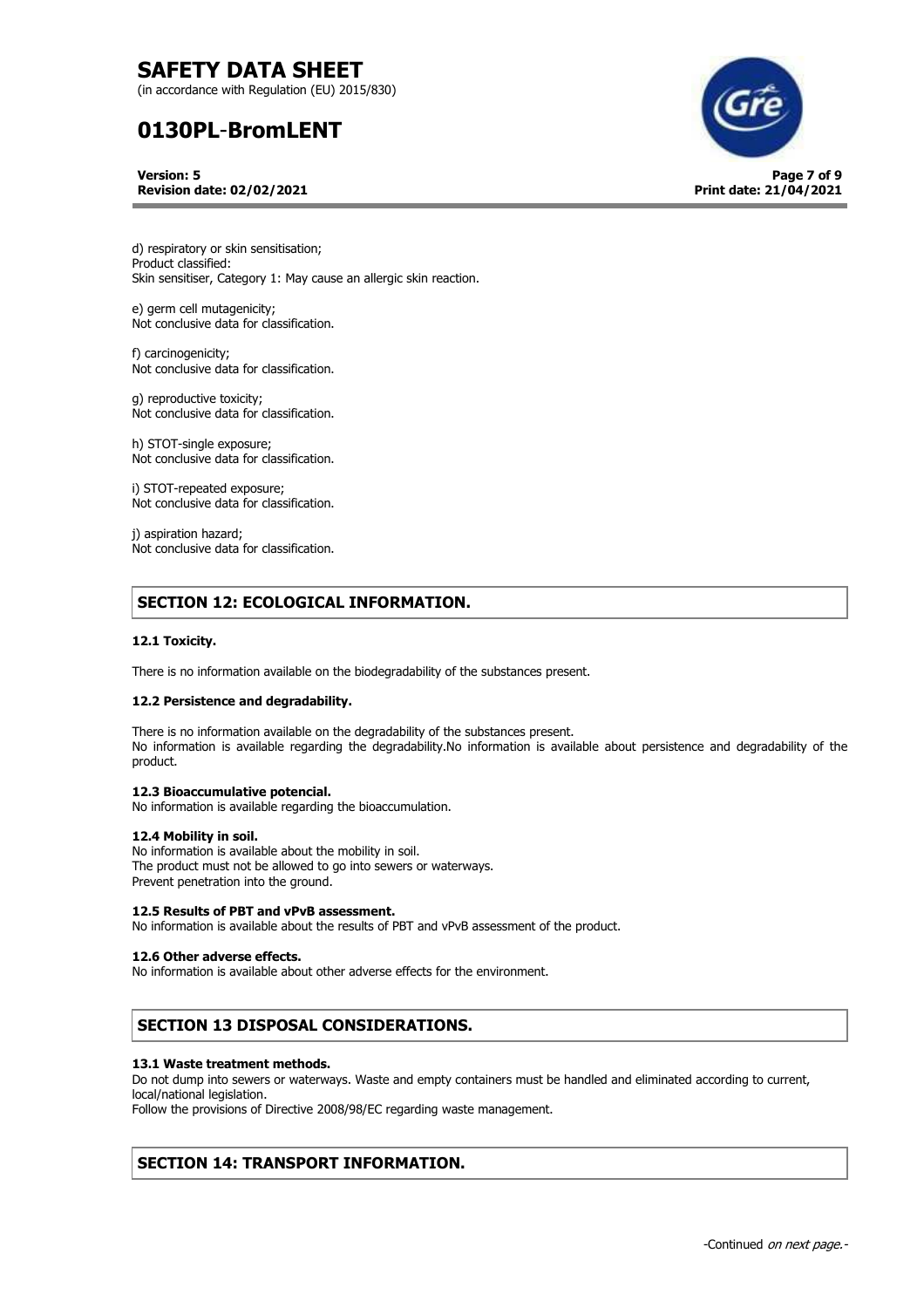(in accordance with Regulation (EU) 2015/830)

# **0130PL**-**BromLENT**



**Version: 5 Revision date: 02/02/2021**

Transport following ADR rules for road transport, RID rules for railway, ADN for inner waterways, IMDG for sea, and ICAO/IATA for air transport. **Land:** Transport by road: ADR, Transport by rail: RID. Transport documentation: Consignment note and written instructions **Sea:** Transport by ship: IMDG. Transport documentation: Bill of lading **Air:** Transport by plane: ICAO/IATA. Transport document: Airway bill.

# **14.1 UN number.**

UN No: UN3085

### **14.2 UN proper shipping name.**

Description: ADR: UN 3085, OXIDIZING SOLID, CORROSIVE, N.O.S. (CONTAINS BROMOCHLORO-5,5-DIMETHYLIMIDAZOLIDINE-2,4- DIONE), 5.1 (8), PG II, (E) IMDG: UN 3085, OXIDIZING SOLID, CORROSIVE, N.O.S. (CONTAINS BROMOCHLORO-5,5-DIMETHYLIMIDAZOLIDINE-2,4- DIONE), 5.1 (8), PG II (60ºC), MARINE POLLUTANT ICAO/IATA: UN 3085, OXIDIZING SOLID, CORROSIVE, N.O.S. (CONTAINS BROMOCHLORO-5,5- DIMETHYLIMIDAZOLIDINE-2,4-DIONE), 5.1 (8), PG II

## **14.3 Transport hazard class(es).**

Class(es): 5.1

**14.4 Packing group.**  Packing group: II

## **14.5 Environmental hazards.**



Dangerous for the environment

## **14.6 Special precautions for user.**

Labels: 5.1, 8





Hazard number: 58 ADR LQ: 1 kg IMDG LQ: 1 kg ICAO LQ: 2,5 kg

Provisions concerning carriage in bulk ADR: Not authorized carriage in bulk in accordance with ADR. Transport by ship, FEm – Emergency sheets (F – Fire, S - Spills): F-A,S-Q Proceed in accordance with point 6.

**14.7 Transport in bulk according to Annex II of MARPOL and the IBC Code.**  The product is not transported in bulk.

# **SECTION 15: REGULATORY INFORMATION.**

**15.1 Safety, health and environmental regulations/legislation specific for the substance.**